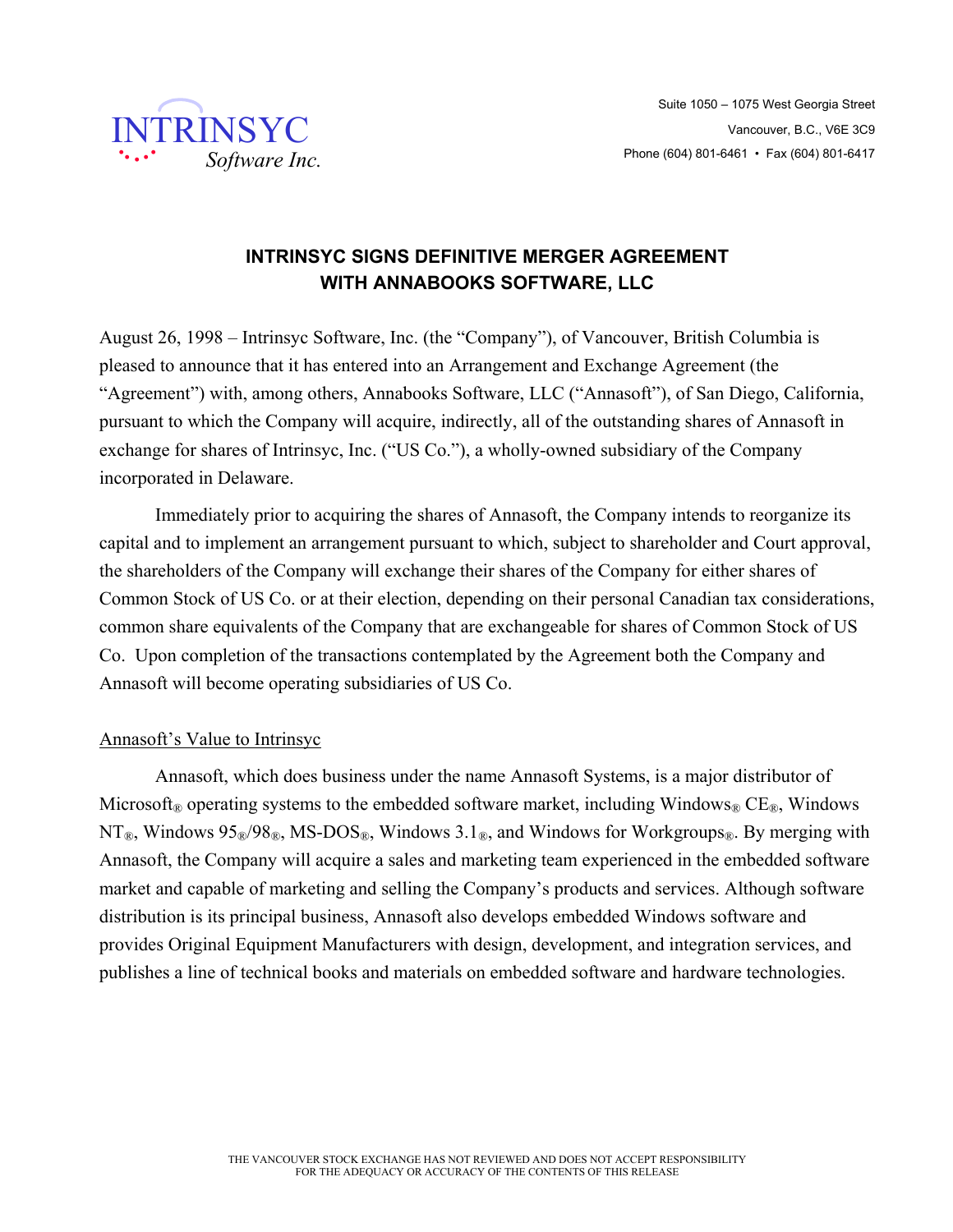#### Capital Structure of US Co.

Upon completion of the transactions contemplated by the Agreement, there will be approximately 26,500,000 shares of Common Stock of US Co. outstanding and options and warrants to acquire approximately 9,300,000 shares of Common Stock. Existing holders of shares, warrants and options of the Company will hold shares representing, and warrants and options to acquire, in aggregate approximately 67% of the Common Stock of US Co., on a fully-diluted basis, and existing holders of shares, warrants and options of Annasoft will hold shares representing, and warrants and options to acquire, in aggregate, approximately 33% of the Common Stock of US Co., on a fullydiluted basis. Approximately 3.8% of the Common Stock of US Co. held by the existing shareholders of Annasoft will be subject to cancellation if certain conditions are not met during the three years following closing of the Agreement.

### Annasoft's Business Model and Financial Position

In early 1997 Annasoft invested in a strategic diversification of its business model in concert with the introduction of Windows CE by Microsoft. Annasoft, which until then had been primarily a software distributor, added software development teams to produce Windows CE specific device drivers, hardware adaptation kits, and development tools (e.g. Annasoft's Windows CE JumpStart<sub>®</sub> kits) to facilitate the operation of Windows CE on existing embedded PCs. Annasoft also started providing value added services to its customers, including custom software development.

Based on audited financial statements for the year ended February 28, 1998, Annasoft produced sales of US\$6,567,000 and a net loss of US\$600,000. The loss is primarily attributable to Annasoft's investment in the diversification and expansion of its business in 1997. Since the introduction of Annasoft's software products in December, 1997, Annasoft has entered into agreements with seventeen embedded PC manufacturers to use and promote these products and it has sold its Windows CE Jumpstart kits to approximately ninety customers.

Shareholders will be provided with full information concerning Annasoft and the Agreement in an Information Circular, expected to mailed during the month of September.